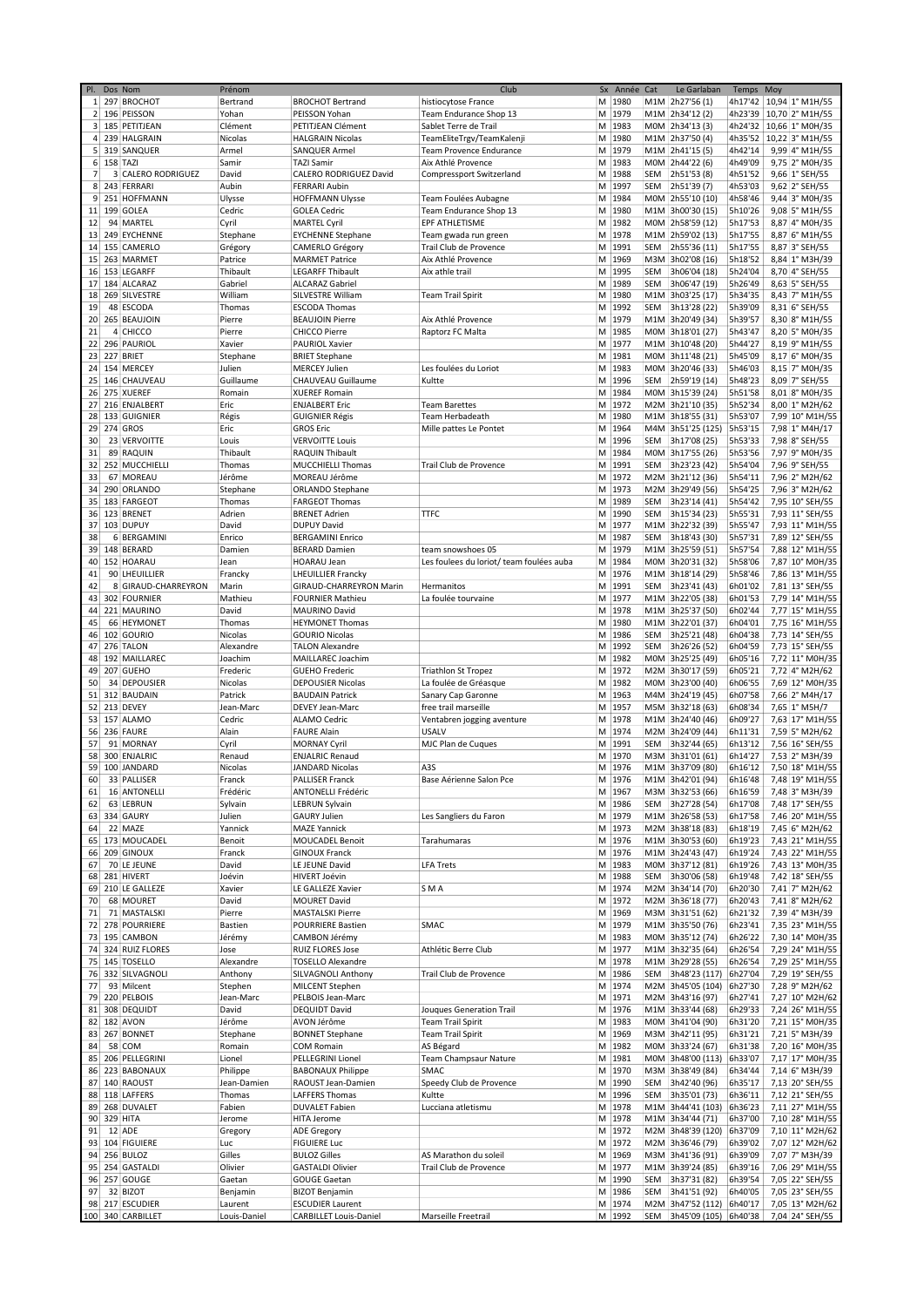| PI. | Dos Nom  |                           | Prénom          |                             | Club                                     | Sx<br>Année | Cat        | Le Garlaban               | Temps   | Moy             |
|-----|----------|---------------------------|-----------------|-----------------------------|------------------------------------------|-------------|------------|---------------------------|---------|-----------------|
|     |          | 101 136 DE SOUSA CARVALHO | Florent         | DE SOUSA CARVALHO Florent   |                                          | M 1987      | SEM        | 3h47'50 (111)             | 6h41'30 | 7,02 25° SEH/55 |
| 102 |          | 86 COUDERT                | Gaël            | COUDERT Gaël                | Caen athletic club                       | M<br>1972   | M2M        | 3h39'48 (87)              | 6h41'33 | 7,02 14° M2H/62 |
|     |          | 103 272 RABIN             |                 |                             |                                          |             |            |                           |         |                 |
|     |          |                           | Florent         | <b>RABIN Florent</b>        | Aix Athlé Provence                       | м<br>1985   | MOM        | 3h54'35 (136)             | 6h42'02 | 7,01 18° M0H/35 |
|     |          | 104 178 LELLY             | Julien          | <b>LELLY Julien</b>         |                                          | 1979<br>M   |            | M1M 3h41'58 (93)          | 6h42'50 | 7,00 30° M1H/55 |
| 105 |          | 177 PLENAR                | Benoît          | PLENAR Benoît               | Sanary Cap Garonne                       | 1974<br>M   |            | M2M 3h51'01 (123)         | 6h43'14 | 6,99 15° M2H/62 |
| 106 |          | 339 GEORGET               | Sebastien       | <b>GEORGET Sebastien</b>    | le teil court                            | М<br>1974   |            | M2M 3h43'56 (100)         | 6h43'28 | 6,99 16° M2H/62 |
| 107 |          | 141 HERITIER              | Vincent         | <b>HERITIER Vincent</b>     | CAF Nice Mercantour                      | 1985<br>м   | MOM        | 3h48'15 (115)             | 6h43'31 | 6,99 19° M0H/35 |
|     |          |                           |                 |                             |                                          |             |            |                           |         |                 |
| 108 |          | 328 DEL VECCHIO           | Nicolas         | DEL VECCHIO Nicolas         |                                          | М<br>1991   | SEM        | 3h29'53 (57)              | 6h43'59 | 6,98 26° SEH/55 |
| 109 |          | 84 BASTIDE                | Gerald          | <b>BASTIDE Gerald</b>       | Courir à Caissargues / Team Trail Spirit | 1978<br>M   |            | M1M 3h39'36 (86)          | 6h44'23 | 6,97 31° M1H/55 |
| 110 |          | 305 RAVEL                 | Remi            | <b>RAVEL Remi</b>           | AIL Rousset                              | 1982<br>М   | M0M        | 3h44'39 (101)             | 6h46'05 | 6,94 20° M0H/35 |
| 111 |          | 232 JELINSKI              | Arnaud          | JELINSKI Arnaud             |                                          | M<br>1981   |            | M0M 3h57'36 (150)         | 6h46'26 | 6,94 21° M0H/35 |
| 112 |          | 139 ARMAND                | Franck          | <b>ARMAND Franck</b>        |                                          | M<br>1973   |            | M2M 3h36'44 (78)          | 6h48'01 | 6,91 17° M2H/62 |
|     |          |                           |                 |                             |                                          |             |            |                           |         |                 |
| 113 |          | 29 ROSE                   | Yoann           | <b>ROSE Yoann</b>           | Town, to trail                           | M<br>1984   | MOM        | 3h47'05 (108)             | 6h48'03 | 6,91 22° M0H/35 |
| 114 |          | 38 GARDETTE               | Mickael         | <b>GARDETTE Mickael</b>     |                                          | 1988<br>М   | <b>SEM</b> | 3h54'36 (137)             | 6h48'45 | 6,90 27° SEH/55 |
| 115 |          | 264 HARTANEROT            | Laurent         | <b>HARTANEROT Laurent</b>   | Foyer rural Ménerbes                     | 1989<br>м   | SEM        | 3h48'34 (119)             | 6h49'22 | 6,89 28° SEH/55 |
| 116 |          | 287 MESCOFF               | Samuel          | <b>MESCOFF Samuel</b>       |                                          | М<br>1980   |            | M1M 3h48'28 (118)         | 6h49'22 | 6,89 32° M1H/55 |
| 117 |          | 262 CHENEVAS              | Franck          | <b>CHENEVAS Franck</b>      | <b>Taillefer Trail Team</b>              | 1966<br>м   | M3M        | 3h50'13 (121)             | 6h50'03 | 6,88 8° M3H/39  |
|     |          |                           |                 |                             |                                          |             |            |                           |         |                 |
| 119 |          | 170 LAVOS                 | Jorge           | LAVOS Jorge                 | Aix Athlé Provence                       | M<br>1955   | M6M        | 3h56'16 (143)             | 6h51'33 | 6,85 1° M6H/3   |
| 120 |          | 255 COUSTENOBLE           | Nicolas         | <b>COUSTENOBLE Nicolas</b>  |                                          | 1969<br>M   |            | M3M 3h55'13 (140)         | 6h51'45 | 6,85 9° M3H/39  |
| 121 |          | 214 PARANS                | Nico            | <b>PARANS Nico</b>          | Nature trail vidauban                    | 1969<br>М   | мзм        | 3h47'47 (110)             | 6h51'55 | 6,85 10° M3H/39 |
| 122 |          | 168 DESMOULINS            | Olivier         | <b>DESMOULINS Olivier</b>   | <b>Toulon Sports Nature</b>              | М<br>1965   |            | M4M 3h48'10 (114)         | 6h52'45 | 6,83 3° M4H/17  |
|     |          |                           |                 |                             |                                          |             |            |                           |         |                 |
| 123 |          | 74 BUTEUX                 | Laurent         | <b>BUTEUX Laurent</b>       | Team globetrailers                       | м<br>1969   | мзм        | 3h51'44 (128)             | 6h53'06 | 6,83 11° M3H/39 |
| 124 |          | 47 LEFORT                 | Alexandre       | <b>LEFORT Alexandre</b>     | Zenith Bourganiesh                       | M<br>1991   | SEM        | 3h48'18 (116)             | 6h54'33 | 6,80 29° SEH/55 |
| 125 |          | 286 BAUDOUIN              | Mickael         | <b>BAUDOUIN Mickael</b>     | Cap en Luberon                           | 1982<br>M   | MOM        | 3h55'45 (141)             | 6h55'48 | 6,78 23° M0H/35 |
| 126 |          | 5 MARTEL                  | Vincent         | <b>MARTEL Vincent</b>       |                                          | 1987<br>M   | <b>SEM</b> | 4h00'41 (160)             | 6h55'57 | 6,78 30° SEH/55 |
| 127 |          | 203 MICHEL                | Jean-Christophe | MICHEL Jean-Christophe      |                                          | М<br>1967   |            | M3M 3h59'22 (158)         | 6h56'06 | 6,78 12° M3H/39 |
|     |          | 336 LECHAT                |                 |                             |                                          |             |            |                           |         |                 |
| 128 |          |                           | Eric            | <b>LECHAT Eric</b>          | LES ALLUMES DE LA STE VICTOIRE           | М<br>1973   | M2M        | 3h51'35 (126)             | 6h56'12 | 6,78 18° M2H/62 |
| 129 |          | 295 FAVRO                 | <b>Bastien</b>  | <b>FAVRO Bastien</b>        | Naturakem                                | М<br>1988   | SEM        | 3h50'51 (122)             | 6h56'48 | 6,77 31° SEH/55 |
| 130 |          | 24 NOEL                   | Sebastien       | <b>NOEL Sebastien</b>       |                                          | 1977<br>M   |            | M1M 3h54'41 (138)         | 6h57'00 | 6,76 33° M1H/55 |
| 131 |          | 266 COLMOU                | Ronan           | <b>COLMOU Ronan</b>         | Courir à Fuveau                          | 1976<br>М   | M1M        | 3h52'08 (129)             | 6h59'14 | 6,73 34° M1H/55 |
| 132 |          | 298 LEFEVRE               | Christopher     | LEFEVRE Christopher         |                                          | 1980<br>М   |            | M1M 3h43'48 (99)          | 7h00'45 | 6,70 35° M1H/55 |
|     |          |                           |                 |                             |                                          |             |            |                           |         |                 |
| 133 |          | 322 ODORE                 | Pascal          | <b>ODORE Pascal</b>         |                                          | м<br>1981   |            | M0M 3h54'06 (132)         | 7h00'46 | 6,70 24° M0H/35 |
| 134 |          | 325 AUBOIROUX             | Vincent         | <b>AUBOIROUX Vincent</b>    |                                          | M<br>1983   | MOM        | 4h05'36 (169)             | 7h00'54 | 6,70 25° M0H/35 |
| 135 |          | 316 LAMBERT               | Jean-Charles    | LAMBERT Jean-Charles        |                                          | м<br>1968   |            | M3M 3h54'24 (133)         | 7h01'13 | 6,69 13° M3H/39 |
| 136 |          | 289 GAREL                 | Martial         | <b>GAREL Martial</b>        | Ozon courir                              | 1969<br>м   | M3M        | 4h06'55 (174)             | 7h01'28 | 6,69 14° M3H/39 |
| 137 |          | 26 CHAINTREUIL            | Didier          | <b>CHAINTREUIL Didier</b>   | <b>Toulon Sports Nature</b>              | М<br>1964   | M4M        | 4h01'38 (161)             | 7h01'47 | 6,69 4° M4H/17  |
|     |          |                           |                 |                             |                                          |             |            |                           |         |                 |
| 138 |          | 201 MULLIEZ               | Loic            | <b>MULLIEZ Loic</b>         | prosecco                                 | М<br>1973   | M2M        | 4h06'38 (171)             | 7h02'20 | 6,68 19° M2H/62 |
| 139 |          | 241 GALLIGANI             | Sebastien       | <b>GALLIGANI Sebastien</b>  | Massilia docker                          | М<br>1975   | M2M        | 4h04'18 (163)             | 7h02'41 | 6,67 20° M2H/62 |
| 140 |          | 87 COLL                   | Roland          | <b>COLL Roland</b>          | <b>Trail Vernet Aventure</b>             | 1978<br>M   |            | M1M 3h54'59 (139)         | 7h03'15 | 6,66 36° M1H/55 |
| 141 |          | 313 MEILLAT               | Xavier          | <b>MEILLAT Xavier</b>       |                                          | 1974<br>М   | M2M        | 3h58'42 (154)             | 7h03'39 | 6,66 21° M2H/62 |
|     | 309 PICQ |                           | Thomas          |                             |                                          | 1991<br>М   | SEM        | 3h53'34 (131)             | 7h03'48 | 6,65 32° SEH/55 |
| 142 |          |                           |                 | PICQ Thomas                 |                                          |             |            |                           |         |                 |
| 143 |          | 101 RECKE                 | Hanno           | <b>RECKE Hanno</b>          | Lehrter SV Triathlon                     | M<br>1979   | M1M        | 3h56'46 (148)             | 7h04'03 | 6,65 37° M1H/55 |
| 144 |          | 222 DUCLOUX               | Richard         | <b>DUCLOUX Richard</b>      | SL AC Valbonne                           | M<br>1960   | M5M        | 4h09'08 (180)             | 7h04'49 | 6,64 2° M5H/7   |
| 145 |          | 200 MACAREZ               | Maxime          | <b>MACAREZ Maxime</b>       | Courir à Fuveau                          | 1984<br>м   |            | M0M 4h05'32 (168)         | 7h05'00 | 6,64 26° M0H/35 |
| 146 |          | 61 CAMUS                  | Jean-Pierre     | CAMUS Jean-Pierre           | SCO Ste Marguerite                       | 1974<br>M   | M2M        | 3h57'39 (151)             | 7h05'14 | 6,63 22° M2H/62 |
| 148 | 310 LARI |                           | Christophe      | LARI Christophe             |                                          | М<br>1990   | SEM        | 3h51'17 (124) 7h06'16     |         | 6,62 33° SEH/55 |
|     |          |                           |                 |                             |                                          |             |            |                           |         |                 |
| 150 |          | 248 PADOVANI              | Julien          | PADOVANI Julien             | <b>OMNIUM</b>                            | M<br>1980   | M1M        | 4h06'51 (172)             | 7h07'00 | 6,60 38° M1H/55 |
| 151 |          | 224 GOEBEL                | Cédric          | <b>GOEBEL Cédric</b>        | Ultra Terres de Provence                 | 1991<br>м   | <b>SEM</b> | 4h09'16 (181)             | 7h07'56 | 6,59 34° SEH/55 |
| 152 |          | 79 DOIZON                 | David           | <b>DOIZON David</b>         | <b>LFA Trets</b>                         | 1974<br>M   |            | M2M 3h58'44 (155)         | 7h08'31 | 6,58 23° M2H/62 |
| 153 |          | 77 DEBEAUVAIS             | Bertrand        | DEBEAUVAIS Bertrand         |                                          | 1964<br>м   | M4M        | 3h59'10 (157)             | 7h08'33 | 6,58 5° M4H/17  |
|     |          | 190 ROSET                 | Jérôme          | ROSET Jérôme                | Ultra Terres de Provence                 | М<br>1986   | SEM        | 4h10'29 (186)             | 7h10'01 |                 |
| 154 |          |                           |                 |                             |                                          |             |            |                           |         | 6,56 35° SEH/55 |
| 155 |          | 36 PAGET                  | Alexandre       | <b>PAGET Alexandre</b>      | Les Sangliers de Janas                   | м<br>1968   | мзм        | 4h06'53 (173)             | 7h10'23 | 6,55 15° M3H/39 |
| 157 |          | 186 INCERTI               | Thierry         | <b>INCERTI Thierry</b>      | Les foulées du Loriot                    | 1970<br>M   | мзм        | 3h46'19 (107)             | 7h10'28 | 6,55 16° M3H/39 |
| 158 | 330 MAS  |                           | Alexandre       | <b>MAS Alexandre</b>        | Courir à sausset                         | 1962<br>м   |            | M4M 4h12'40 (194)         | 7h10'43 | 6,55 6° M4H/17  |
| 159 |          | 331 VILLAESCUSA           | Francois        | <b>VILLAESCUSA Francois</b> | Courir à sausset                         | 1980<br>M   |            | M1M 4h12'43 (195)         | 7h10'44 | 6,55 39° M1H/55 |
|     |          | 160 121 MULLENDER         |                 |                             |                                          | 1990        | <b>SEM</b> | 4h04'45 (166) 7h10'54     |         | 6,54 36° SEH/55 |
|     |          |                           | Julien          | MULLENDER Julien            | Team Filou                               | М           |            |                           |         |                 |
|     |          | 161 110 MOLLARD           | David           | MOLLARD David               |                                          | М<br>1983   |            | M0M 4h13'59 (200) 7h11'35 |         | 6,53 27° M0H/35 |
| 162 |          | 17 RAIGNER                | Alban           | RAIGNER Alban               | Fartleck                                 | M 1981      |            | M0M 4h09'24 (182) 7h11'53 |         | 6,53 28° M0H/35 |
|     |          | 163 176 DEMENGEON         | Sebastien       | <b>DEMENGEON Sebastien</b>  | Massilia Run Heart                       | M 1980      |            | M1M 3h56'30 (146) 7h12'08 |         | 6,53 40° M1H/55 |
|     |          | 164 116 JEANPIERRE        | Fabien          | JEANPIERRE Fabien           | JGT                                      | 1989<br>м   | SEM        | 4h12'24 (192) 7h15'55     |         | 6,47 37° SEH/55 |
| 165 |          | 56 POINTES                | Christophe      | POINTES Christophe          | <b>LFA Trets</b>                         | 1974<br>м   |            | M2M 4h10'22 (185)         | 7h17'50 | 6,44 24° M2H/62 |
|     |          |                           |                 |                             |                                          |             |            |                           |         |                 |
|     |          | 166 228 MICHEL            | Vincent         | <b>MICHEL Vincent</b>       | Aix Athlé Provence                       | M 1974      |            | M2M 3h53'31 (130)         | 7h18'01 | 6,44 25° M2H/62 |
| 167 |          | 64 LANFRAY                | Guillaume       | <b>LANFRAY Guillaume</b>    | Bestioles / Le Gorey                     | 1983<br>M   |            | M0M 4h19'17 (211)         | 7h18'31 | 6,43 29° M0H/35 |
|     |          | 168 187 OLAGNIER          | Eymeric         | <b>OLAGNIER Eymeric</b>     |                                          | M 1974      |            | M2M 3h56'02 (142)         | 7h20'29 | 6,40 26° M2H/62 |
| 169 |          | 35 DE WARREN              | William         | DE WARREN William           |                                          | M 1972      |            | M2M 4h05'47 (170) 7h21'47 |         | 6,38 27° M2H/62 |
| 170 |          | 55 PIGUET                 | Christophe      | PIGUET Christophe           | La foulée de Gréasque                    | 1980<br>М   |            | M1M 4h00'38 (159) 7h21'49 |         | 6,38 41° M1H/55 |
| 171 |          | 323 FAUQUETTE             | Bertrand        | FAUQUETTE Bertrand          | team Roxor                               | M 1976      |            | M1M 3h58'35 (153)         | 7h22'34 | 6,37 42° M1H/55 |
|     |          |                           |                 |                             |                                          |             |            |                           |         |                 |
| 172 |          | 10 ROY                    | Guillaume       | <b>ROY Guillaume</b>        |                                          | M   1980    |            | M1M 4h35'48 (248)         | 7h22'47 | 6,37 43° M1H/55 |
| 173 |          | 294 COUDRE                | Sylvain         | <b>COUDRE Sylvain</b>       |                                          | M 1972      |            | M2M 4h16'59 (208)         | 7h23'43 | 6,36 28° M2H/62 |
|     |          | 174 335 GUFFROY           | Christian       | <b>GUFFROY Christian</b>    |                                          | 1976<br>М   |            | M1M 4h09'00 (179)         | 7h25'19 | 6,33 44° M1H/55 |
|     |          | 175 306 NAVEAUX           | Cedric          | <b>NAVEAUX Cedric</b>       | P <sub>2</sub> A                         | 1977<br>м   |            | M1M 4h08'51 (178)         | 7h25'56 | 6,32 45° M1H/55 |
|     |          | 176 163 FIEVET            | Frederic        | <b>FIEVET Frederic</b>      |                                          | M 1975      |            | M2M 3h54'29 (134)         | 7h26'10 | 6,32 29° M2H/62 |
|     |          |                           |                 |                             |                                          |             |            |                           |         |                 |
|     |          | 177 273 LOPES             | Eric            | <b>LOPES Eric</b>           | Cross Traîner 13                         | 1979<br>М   |            | M1M 4h11'53 (188)         | 7h27'01 | 6,31 46° M1H/55 |
|     |          | 178 282 PEYRE             | Laurent         | PEYRE Laurent               |                                          | 1971<br>М   |            | M2M 3h57'33 (149)         | 7h27'42 | 6,30 30° M2H/62 |
| 179 | 59 GIL   |                           | Frederic        | <b>GIL Frederic</b>         | <b>BACN</b>                              | M 1968      |            | M3M 3h57'50 (152)         | 7h30'24 | 6,26 17° M3H/39 |
| 180 |          | 69 LAVESQUE               | Fabrice         | LAVESQUE Fabrice            | Aix Athlé Provence                       | 1973<br>м   |            | M2M 4h14'14 (201) 7h30'47 |         | 6,26 31° M2H/62 |
| 181 |          | 260 GASC                  | Jean-Baptiste   | GASC Jean-Baptiste          | Aix Athlé Provence                       | M 1972      |            | M2M 4h14'21 (202)         | 7h30'48 | 6,26 32° M2H/62 |
|     |          |                           |                 |                             |                                          |             |            |                           |         |                 |
| 182 |          | 78 DARD                   | Robin           | DARD Robin                  |                                          | M   1994    | SEM        | 4h05'21 (167)             | 7h31'38 | 6,24 38° SEH/55 |
| 183 |          | 45 HERMAN                 | Ladislas        | <b>HERMAN Ladislas</b>      |                                          | 1991<br>М   | SEM        | 4h03'44 (162)             | 7h32'37 | 6,23 39° SEH/55 |
| 184 | 229 DANI |                           | Frederic        | <b>DANI Frederic</b>        | Team Foulées Aubagne                     | 1974<br>М   | M2M        | 4h12'20 (190)             | 7h32'38 | 6,23 33° M2H/62 |
| 185 |          | 7 SANGLINE                | Stephane        | <b>SANGLINE Stephane</b>    | <b>CLES Gardanne</b>                     | M<br>1969   |            | M3M 4h07'55 (176) 7h33'50 |         | 6,21 18° M3H/39 |
| 186 |          | 99 GODEFROY               | Philippe        | <b>GODEFROY Philippe</b>    |                                          | M 1965      |            | M4M 4h15'49 (207) 7h34'11 |         | 6,21 7° M4H/17  |
|     |          |                           |                 |                             |                                          |             |            |                           |         |                 |
|     |          | 187 188 ARNAUD            | Michel          | <b>ARNAUD Michel</b>        |                                          | 1960<br>М   |            | M5M 4h07'04 (175)         | 7h34'34 | $6,20$ 3° M5H/7 |
|     |          | 188 169 DAVID             | Eric            | <b>DAVID Eric</b>           | AC St Rémy                               | M 1975      |            | M2M 4h10'02 (184)         | 7h35'46 | 6,19 34° M2H/62 |
|     |          | 189 142 BOURA             | Laurent         | <b>BOURA Laurent</b>        | <b>LFA Trets</b>                         | M 1978      |            | M1M 4h12'23 (191)         | 7h36'22 | 6,18 47° M1H/55 |
|     |          | 190 218 COSTA             | Jean Philippe   | COSTA Jean Philippe         |                                          | 1971<br>M   |            | M2M 4h26'27 (228) 7h36'42 |         | 6,17 35° M2H/62 |
|     |          | 191 135 NINCI             | Patrice         | <b>NINCI Patrice</b>        |                                          | M 1976      |            | M1M 3h54'32 (135)         | 7h37'20 | 6,17 48° M1H/55 |
|     |          |                           |                 |                             |                                          |             |            |                           |         |                 |
|     |          | 193 144 GALINIER          | Benoît          | <b>GALINIER Benoît</b>      |                                          | M 1971      |            | M2M 4h07'58 (177)         | 7h38'04 | 6,16 36° M2H/62 |
| 194 |          | 81 DELAGUE                | Jorik           | <b>DELAGUE Jorik</b>        | slc martigues                            | M 1966      |            | M3M 4h15'32 (206)         | 7h38'05 | 6,16 19° M3H/39 |
| 195 |          | 72 XAVIER                 | Henrique        | <b>XAVIER Henrique</b>      |                                          | 1970<br>М   |            | M3M 4h12'15 (189)         | 7h39'52 | 6,13 20° M3H/39 |
|     |          | 196 162 BERTHE            | Thomas          | <b>BERTHE Thomas</b>        |                                          | 1989<br>м   | SEM        | 4h04'32 (164)             | 7h40'07 | 6,13 40° SEH/55 |
| 198 |          | 95 CORTIAL                | Frederic        | <b>CORTIAL Frederic</b>     | tcdv                                     | M 1974      |            | M2M 4h23'10 (222) 7h41'18 |         | 6,11 37° M2H/62 |
|     |          | 199 253 DELAMARRE         |                 |                             |                                          |             |            |                           |         |                 |
|     |          |                           | Simon           | <b>DELAMARRE Simon</b>      |                                          | M 1990      |            | SEM 4h13'48 (196) 7h41'33 |         | 6,11 41° SEH/55 |